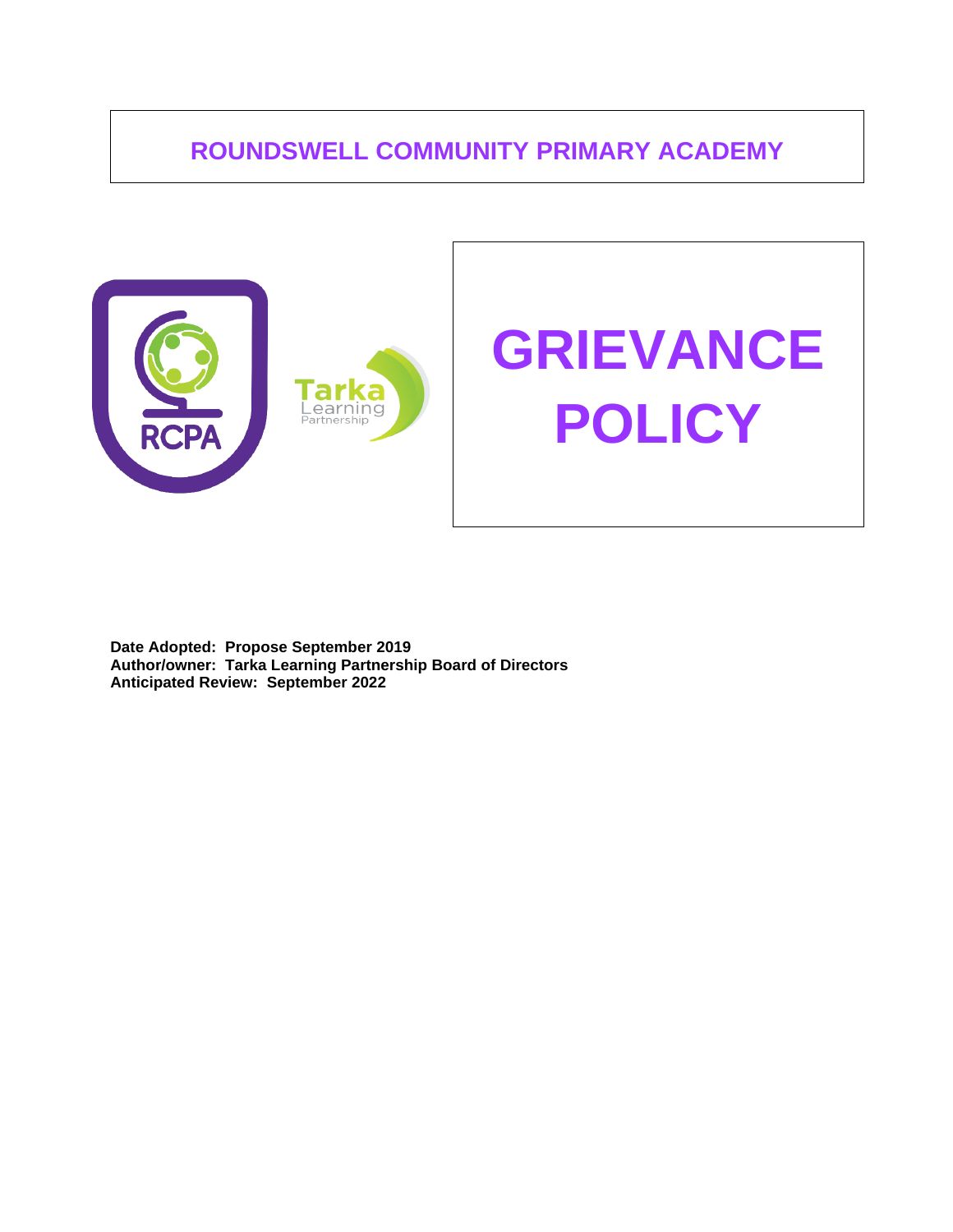## **CONTENTS**

| <b>PROCEDURE FLOW CHART</b>        | 3                                                                   |                |  |
|------------------------------------|---------------------------------------------------------------------|----------------|--|
|                                    | <b>POLICY AND PRINCIPLES</b>                                        |                |  |
| 1.                                 | <b>Definition</b>                                                   | $\overline{4}$ |  |
| 2.                                 | Purpose                                                             | $\overline{4}$ |  |
| 3.                                 | <b>Application and Exclusions</b>                                   | $\overline{4}$ |  |
| 4.                                 | <b>Time Limits</b>                                                  | 5              |  |
| 5.                                 | <b>Good Professional Relationship/Practices</b>                     | 5              |  |
| 6.                                 | <b>Being Accompanied</b>                                            | 6              |  |
| 7.                                 | Non Attendance                                                      | 6              |  |
|                                    |                                                                     |                |  |
|                                    | <b>PROCEDURE</b>                                                    |                |  |
| 8.                                 | <b>Formal Process</b>                                               | $\overline{7}$ |  |
| 8.1                                | Investigation                                                       | $\overline{7}$ |  |
| 8.2                                | The Responder                                                       | $\overline{7}$ |  |
|                                    | 8.3 Grievance Meeting                                               | 8              |  |
| 9.                                 | Appeal                                                              | 8              |  |
|                                    |                                                                     |                |  |
| <b>ADDITIONAL INFORMATION</b>      |                                                                     |                |  |
| 10.                                | <b>HR Advice</b>                                                    | 9<br>9         |  |
| 12.                                | 11. Employee Responsibilities                                       | 9              |  |
| 13.                                | <b>Multiple Complaints</b><br><b>Vexatious/Malicious Complaints</b> | 9              |  |
| 14.                                | <b>Overlapping Issues</b>                                           | 9              |  |
| 15.                                | Mediation                                                           | 9              |  |
|                                    | 16. Confidentiality                                                 | 9              |  |
|                                    | 17. Recording of Information                                        | 10             |  |
| 18.                                | <b>Support for Employees</b>                                        | 10             |  |
|                                    | 19. Adopt the Policy                                                | 10             |  |
| 20.                                | Consultation                                                        | 10             |  |
|                                    |                                                                     |                |  |
| <b>POLICY HISTORY</b>              |                                                                     |                |  |
| 11                                 |                                                                     |                |  |
| <b>Formal Complaint (FC1) Form</b> |                                                                     |                |  |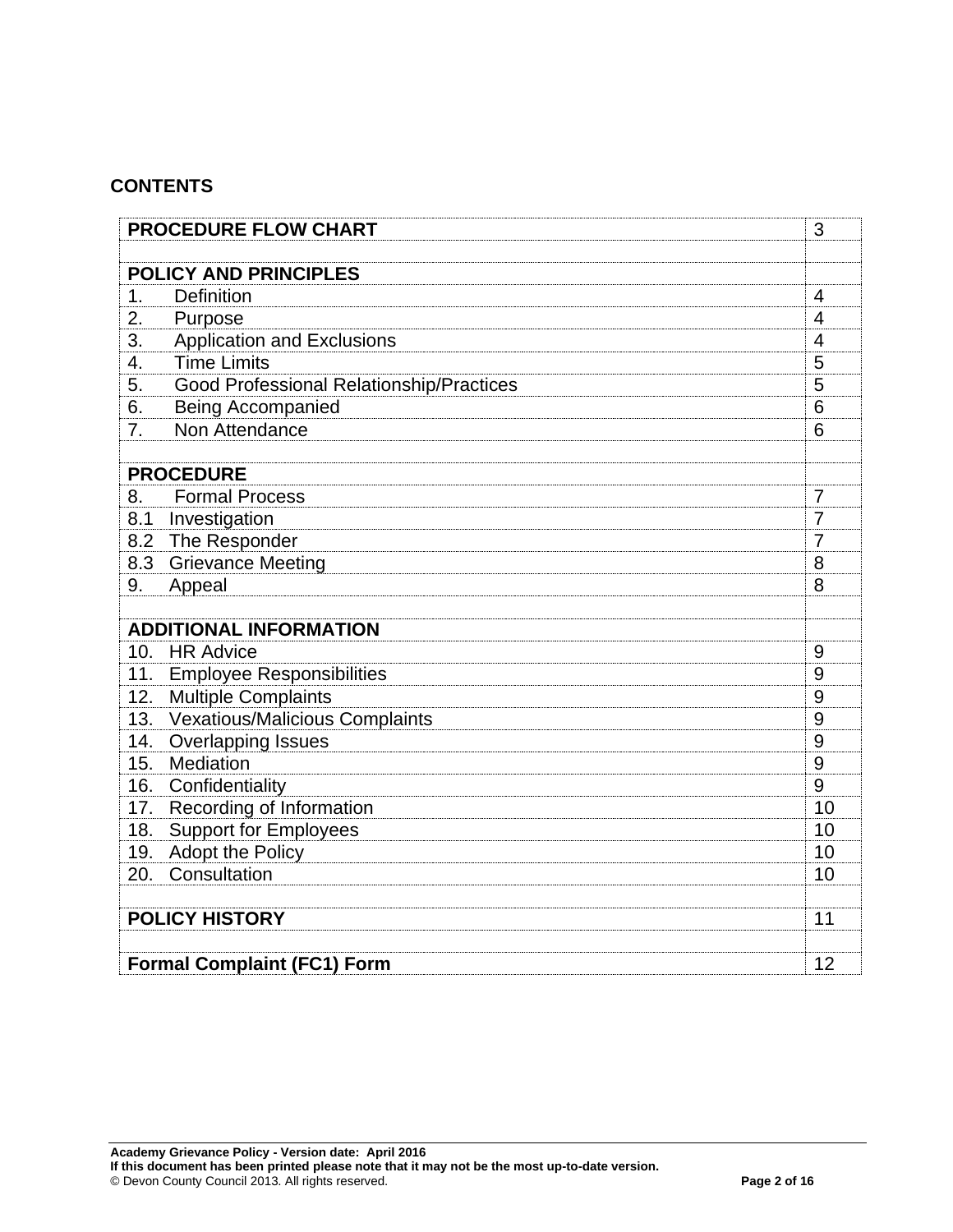# **PROCEDURE FLOW CHART**

| Could the allegation constitute<br>a 'protected disclosure' under<br>the Whistleblowing Policy (see |
|-----------------------------------------------------------------------------------------------------|
| section 3)                                                                                          |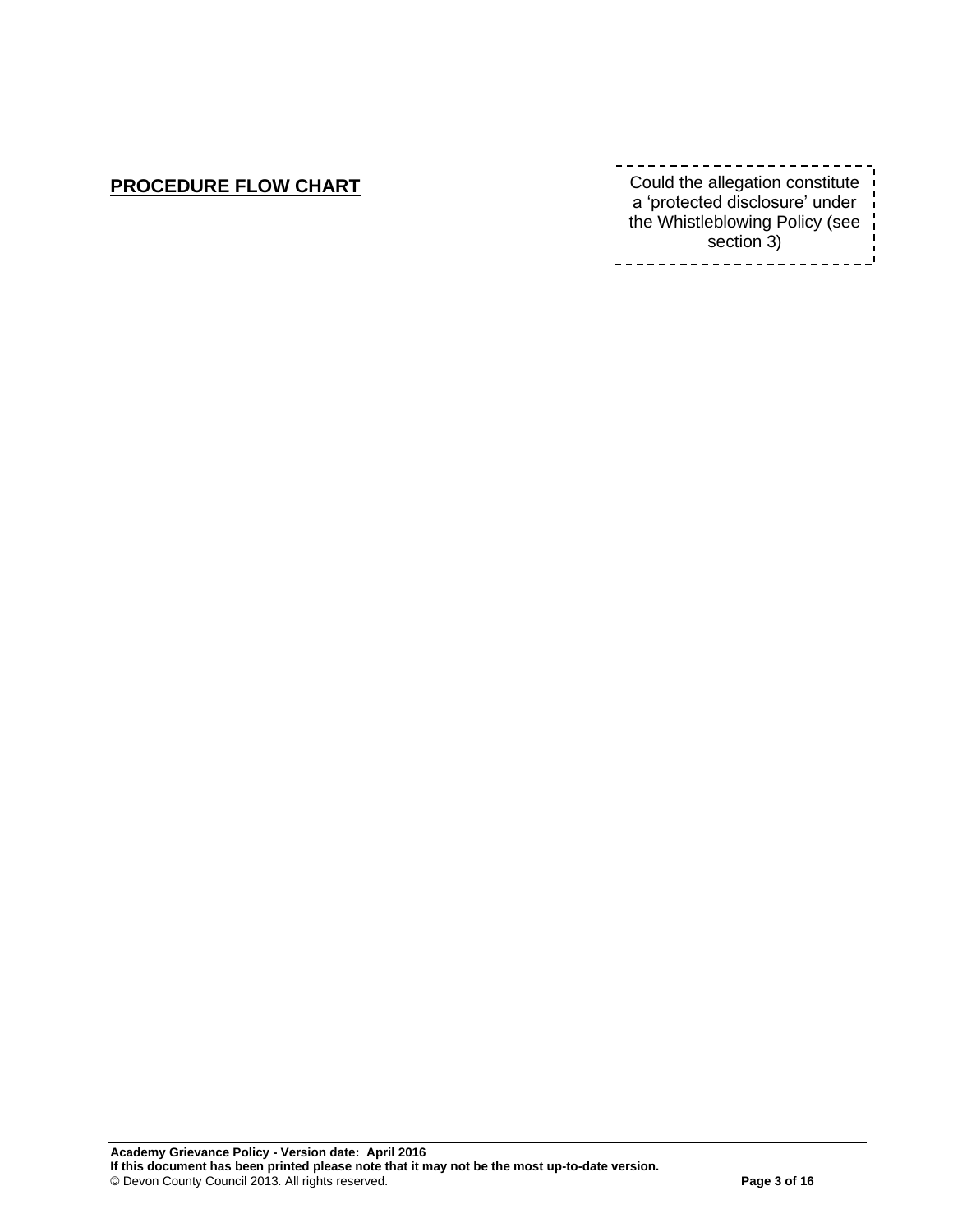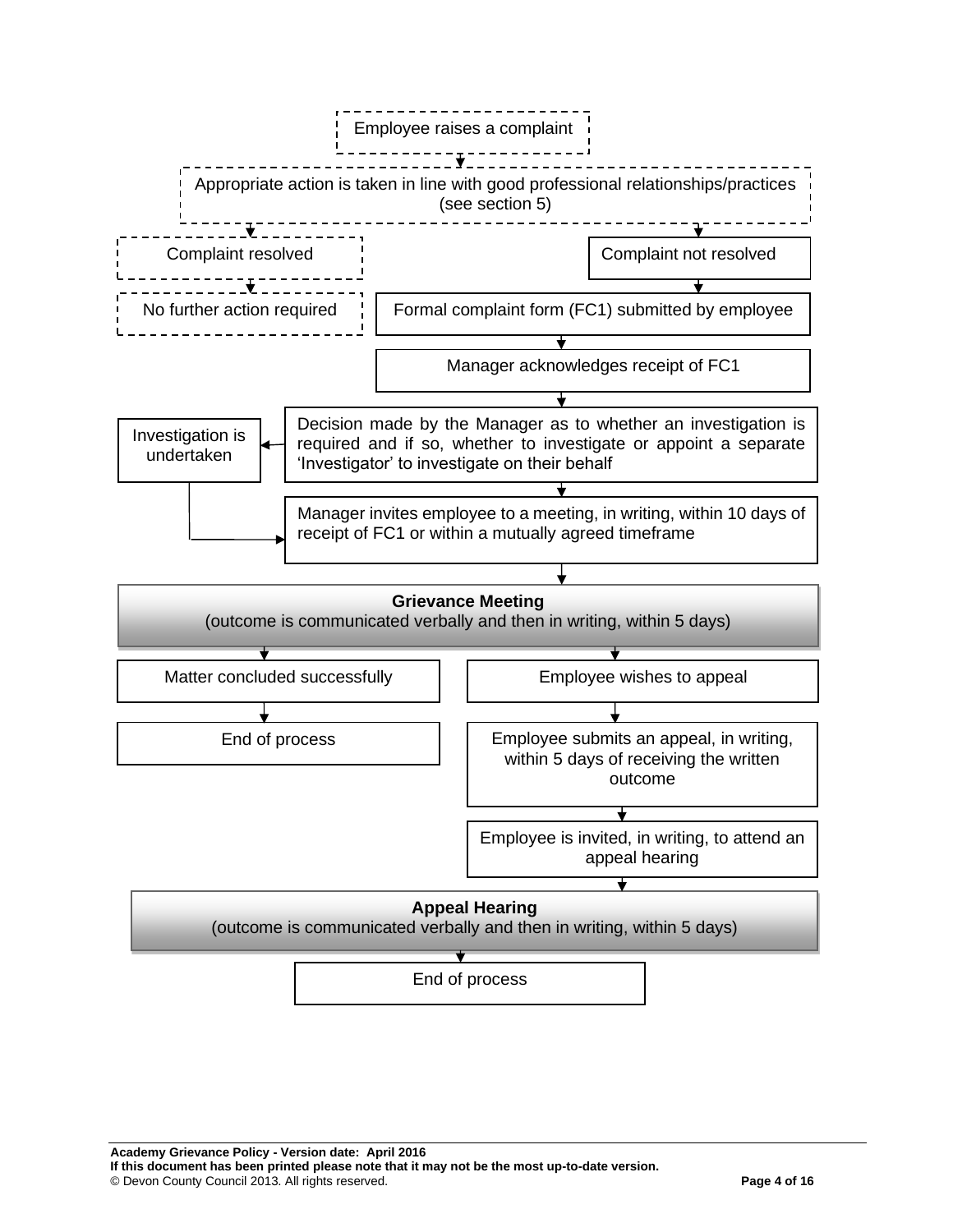## **POLICY AND PRINCIPLES**

## **1. Definition**

A grievance is a concern, problem or complaint raised by an employee regarding their work, working conditions or relationships with work colleagues.

## **2. Purpose**

This policy should be used to manage a complaint from an employee about their work and/or working conditions and/or a work colleague, fairly and without delay.

## **3. Application and Exclusions**

This policy is based on good practice to ensure a consistent and effective approach. The application of this policy will be fair, equitable, objective and will not discriminate either directly or indirectly on the grounds of an employee's gender, age, disability, gender re-assignment, marital or civil partnership status, pregnancy, maternity status, race (including colour, nationality and ethnic or national origins), religion or belief, sex and sexual orientation.

This policy:

- does not cover complaints from or about Governors unless the complaint relates to the Governors' role as the employer of the Headteacher. In other cases the relevant Complaints Procedure should be used
- may only be used by individual employees; group complaints will not be accepted. This may however be varied by mutual agreement and individual complaints may be looked at collectively where appropriate
- does not apply to those employed by other organisations, employed under another organisations' terms and conditions of employment which includes a contractual grievance policy, casual workers or volunteers
- is not for use by a manager who has concerns and/or complaints about employees they manage. These concerns should be dealt with through the application of the appropriate HR policies, for example the disciplinary or capability policy and procedure.

The following matters are excluded from this policy because separate procedures exist:

- overpayments or pay issues
- evaluation and grading of jobs matters that are in the public interest and may constitute a 'protected disclosure' and are or maybe:
	- an unlawful or a criminal offence:
	- a breach of a legal obligation (but not a personal contractual breach unless such breach involves a matter of public interest);
	- a miscarriage of justice;
	- mistreatment or abuse of a client or a member of the public for whom the academy has a responsibility;
	- in disregard of legislation governing health and safety at work;
	- seeking undue favour over a contractual matter or a job application; or against the academy's Financial Regulations;
	- improper conduct or an unauthorised use of public funds;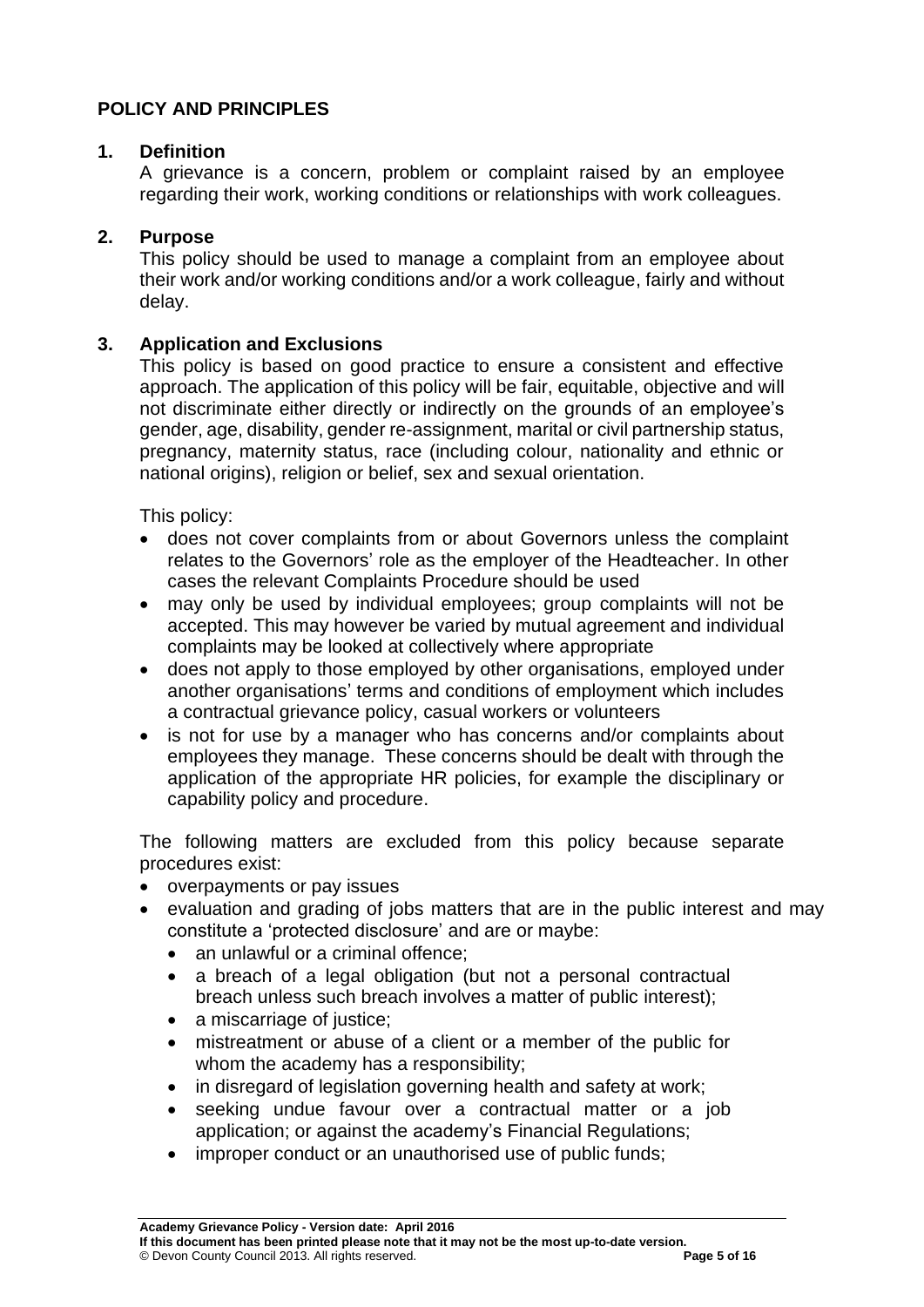- actions which have led to or could lead to damage to the environment; or
- an action which deliberately covers up information tending to show any of the above.

In these circumstances it would usually be appropriate to invoke Roundswell Community rimary Academy's Whistleblowing Policy instead of the Grievance Policy.

- selection for redundancy (see applicable redundancy policy)
- disciplinary and/or capability issues (see disciplinary and/or capability policy)

## **4. Time Limits**

The time limits included in this policy may be varied by mutual agreement. The policy makes reference to a number of 'days' within which certain actions/events are to occur. A 'day' is defined as any Monday to Friday excluding public holidays as defined by ACAS.

If a complaint is raised during a period of academy closure, the timeframes indicated in the policy will commence from the first day of the academy being open. Where a complaint is raised immediately prior to a period of closure, the availability of any person(s) who may need to be interviewed as part of any investigation will be taken into consideration by both parties when mutually agreeing any required extension to the timeframes.

## **5. Good Professional Relationship/Practices**

It is the responsibility of all employees to take all reasonable steps to develop and maintain good working relationships with colleagues and to deal with workplace issues in a professional, practical and constructive manner.

Employees should try to resolve any difficulties at the earliest opportunity without having to use a formal process. This should be done in such a way as to have the minimum impact on the academy, other work colleagues and to preserve working relationships.

Resolving issues in a sensible and sensitive way will require all parties to recognise their part in the issue/difficulty and how their behaviour may be contributing to the circumstances. Employees should be willing and open to looking at ways of resolving the issues without resorting to formal processes, for example by using:

- an informal setting to discuss the matter with the colleague
- the line manager or an appropriate colleague as a facilitator
- mediation

Employees should be able to resolve issues professionally and respectfully by agreeing that when discussions take place there should be:

- effective listening so that each person fully understands the issues at hand and each other's view
- effective understanding so that each person is able to respond, knowing what the issues are
- a calm environment no raised voices or inappropriate body language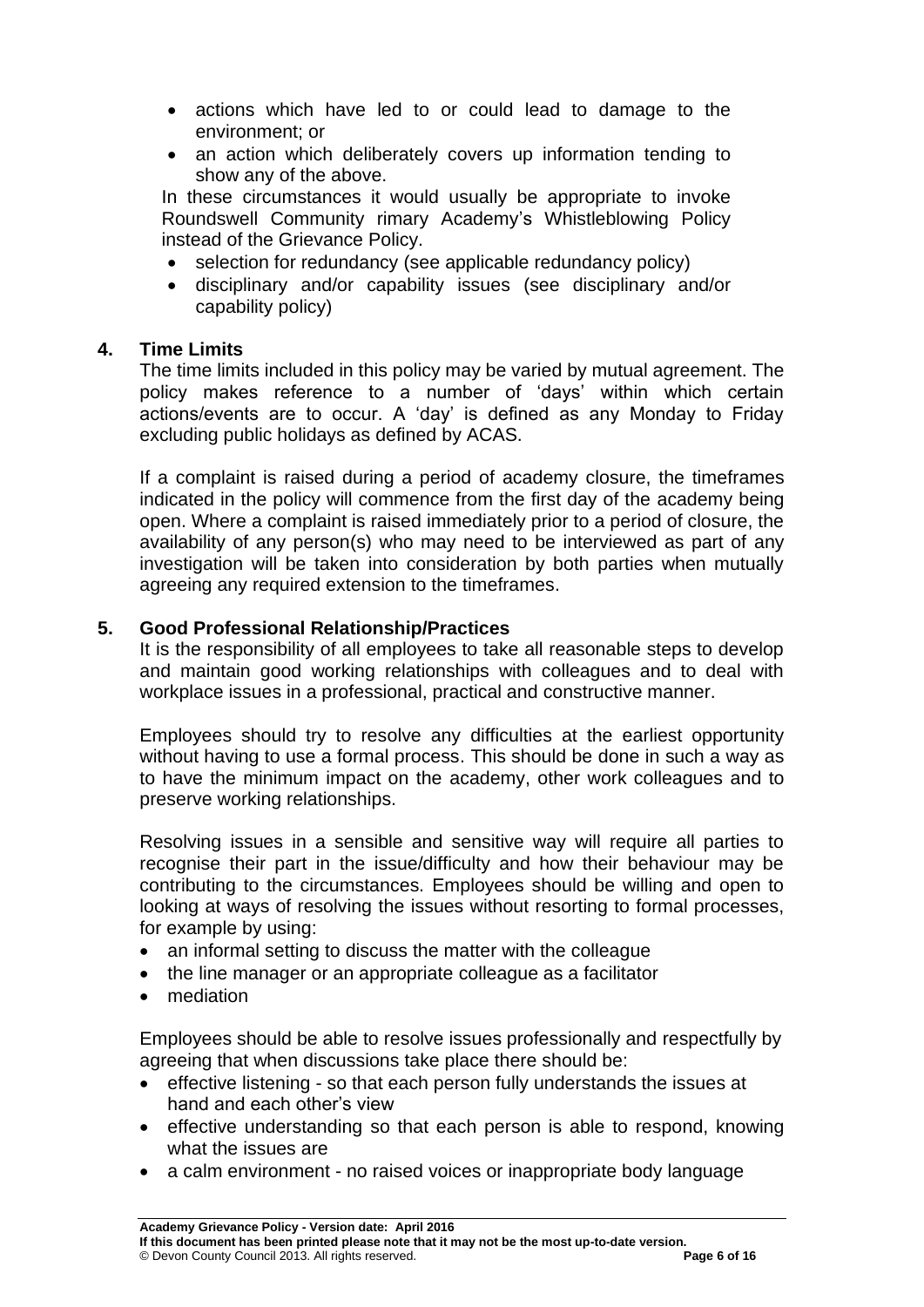- common ground identifying and agreeing common understanding
- $\bullet$  the taking of responsibility each person should admit when they are wrong, if appropriate, and take steps to make professional relationships work
- agreed action offering apologies if appropriate, agreeing the way forward and agreeing to meet again, if appropriate.

Every attempt should be made to resolve the issues informally. If the matter cannot be resolved by way of professional dialogue the formal process should be used.

Failure to foster good professional working relationships could, in certain circumstances, lead to a decision to terminate the employment of one or more parties involved on the grounds that substantial reasons exist that make appropriate working relationships impossible and this is directly affecting the academy. This may be an irretrievable breakdown in working relations or irresolvable personality differences between employees at work. This is known as dismissal for Some Other Substantial Reason (SOSR) and will be dealt with under the Disciplinary Policy and Procedure.

## **6. Being Accompanied**

The Employment Relations Act 1999 determines that an employee has a statutory right to request to be accompanied at any disciplinary or grievance hearing. To invoke that right an employee must make a reasonable request to the employer to be accompanied by either:

- a paid official from a recognised trade union/professional association
- an official of a trade union/professional association whom the union has reasonably certified, in writing, as having experience of, or as having received training in acting as an employee's companion at disciplinary or grievance hearings
- an appropriate work colleague.

Friends/family members are not permitted unless they fall under the above criteria and it is agreed as appropriate. It would not normally be reasonable for an employee to be accompanied by a work colleague or trade union/professional association representative whose presence would prejudice the hearing and/or was from a remote geographical location, if someone suitable and willing was available on site.

If an employee's chosen representative is not available on the day proposed for the meeting, the employee can propose an alternative date within the following five days of the original proposed date.

## **7. Non Attendance**

If an employee fails to attend a meeting through circumstances beyond their control, such as certified illness, an alternative time and date may be offered. Alternatively they may submit a written statement or nominate a representative to attend on their behalf.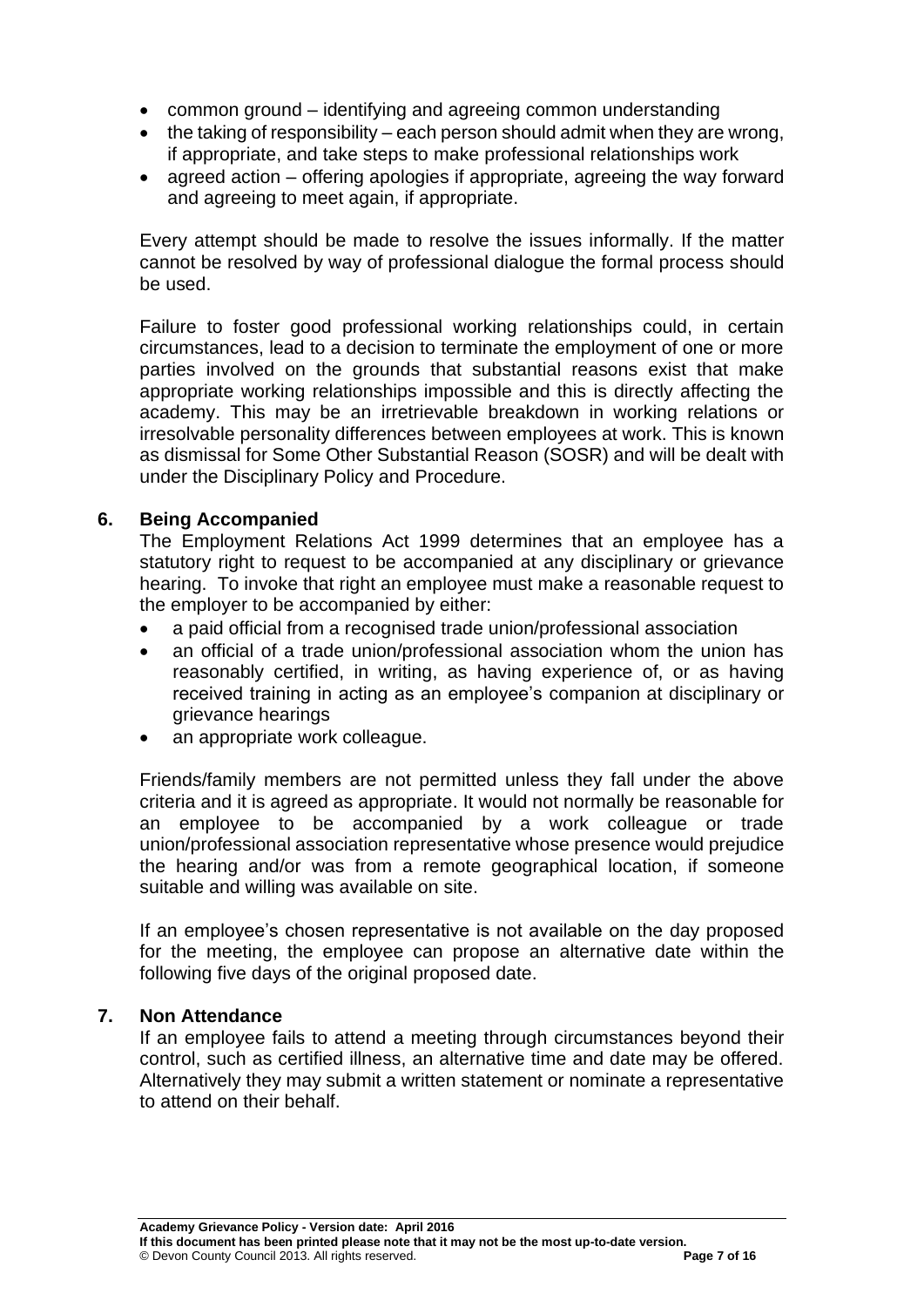Where an employee is persistently unable or unwilling to attend the meeting without good cause, it will proceed in their absence and a decision based on the evidence available will be made.

## **PROCEDURE**

#### **8. Formal Process**

The employee must set out their complaint, the basis for it and the resolution they are seeking using the formal complaint form (FC1) and should forward this to their line manager. Any documents relating to the complaint should also be submitted at this stage.

If the complaint is regarding the employee's line manager, the matter should be raised with the line manager's manager.

Where an employee raises a complaint about the Headteacher, this should be submitted to the Chair of Governors.

Receipt of the formal complaint form should be acknowledged in writing as soon as is reasonably possible. If there is a potential for the complaint to constitute a 'protected disclosure' under the Whistleblowing Policy, the manager should seek advice from HR ONE.

The parties may subsequently decide to resolve the complaint by means other than this policy, e.g. mediation. This decision must be confirmed in writing and will not preclude the employee from raising their complaint under this policy at a later date.

#### **8.1 Investigation**

Depending on the circumstances of the complaint, the manager may decide that an investigation is necessary. The manager can either undertake an investigation themselves or arrange for an appropriate person ('the investigator') to carry this out on their behalf and report back to them. The manager will confirm with the investigator the extent to which they should gather information.

The investigator should not have had any previous involvement in the circumstances of the complaint, no close relationship with any of the parties involved nor a vested interest.

#### **8.2 The Responder**

Where the complaint is related to the actions of another employee or body, for ease of reference and for the purposes of this policy, they will be known as the 'responder'. The responder should be informed of the complaint and given a copy of this policy. They should also be given the opportunity to respond to the complaint and be advised of the likely timescale of any investigation.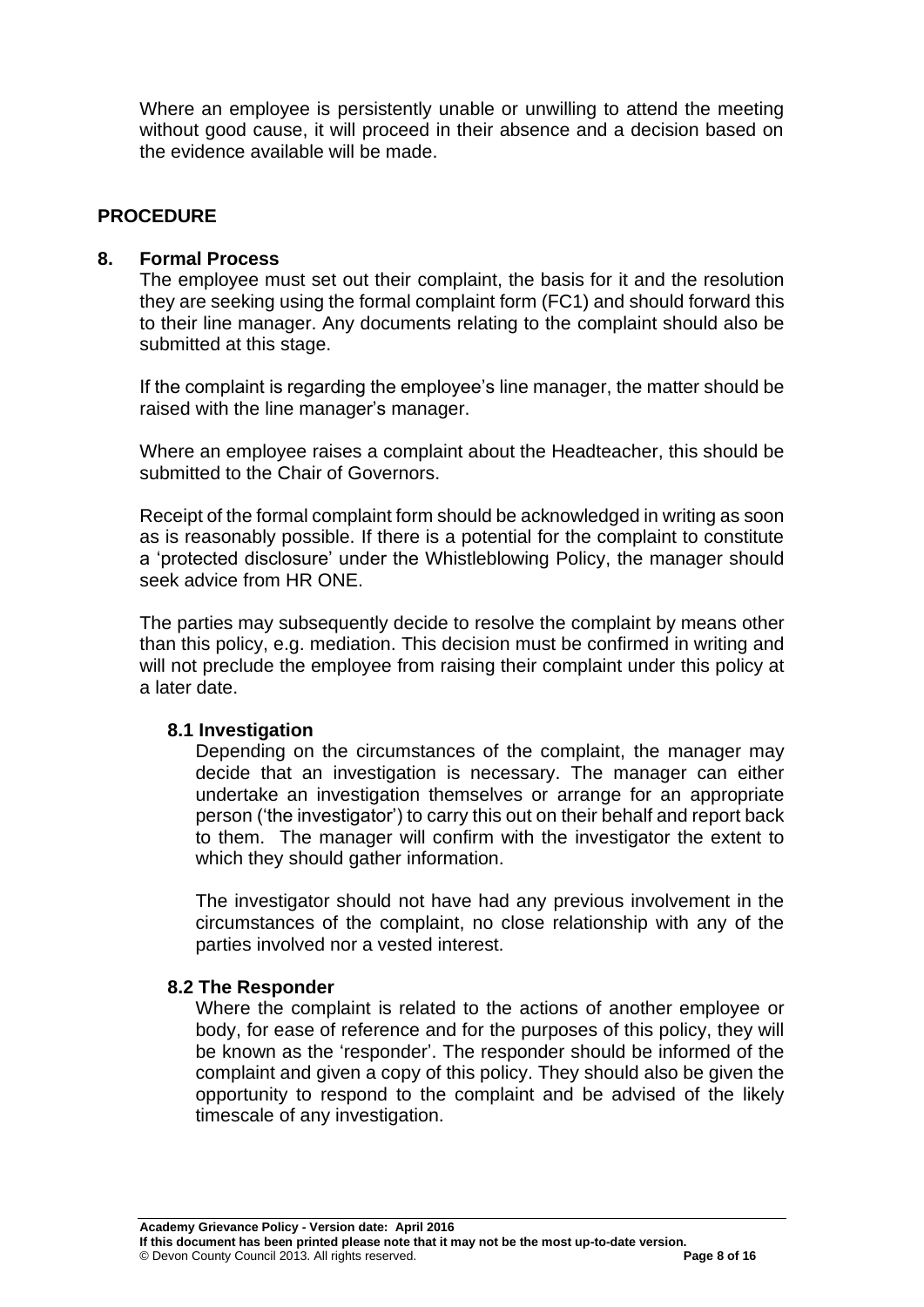## **8.3 Grievance Meeting**

The manager will arrange a meeting within 10 days of receiving the formal complaint form. This timescale can be extended by mutual agreement to allow additional time for information to be gathered, although it is important that there is no unreasonable delay. Consideration should be given to arranging for a suitable person to attend the meeting to take notes.

Prior to the meeting, the manager will determine the appropriateness of sharing the information gathered and which parties to share this with.

It is important that the meeting allows for free flowing discussion and dialogue in an attempt to find an amicable solution to the complaint. The employee should be invited to re-state their complaint and how they would like to see it reasonably resolved.

The manager will listen to all the points raised, consider any additional information gathered and then adjourn the meeting to make a decision. If a decision is reached, the manager will confirm this at the meeting. If a decision cannot be made at the end of the meeting, the employee should be informed of the reason why and when a response may be expected.

The decision will be confirmed in writing, within five days, setting out the key factors considered, the reason for the decision and what action was agreed to resolve the complaint. This letter will also detail the employee's right of appeal and where to send the appeal, should the complaint not be fully resolved.

The manager should also ensure that suitable feedback is given to the responder and that this is undertaken within a reasonable timeframe.

## **9. Appeal**

If an employee wishes to appeal against the decision, they must do so in writing, stating the grounds for their appeal, within five days of receiving the written response.

The appeal should be sent to the Clerk to Governors who will then arrange for the appeal to take place.

A Governors' Appeal Committee will be convened and will hear the appeal. The appeal should be heard without unreasonable delay. A minimum of five days notice will be given to allow for preparation.

The decision will be given verbally to all parties at the end of the appeal hearing unless valid reasons exist not to do so. The decision will be confirmed in writing to the employee within five days. An appeal is not a re-hearing of all of the facts but to determine if the original decision was reasonable given the circumstances. The grievance process ends with the decision of the Appeal Committee.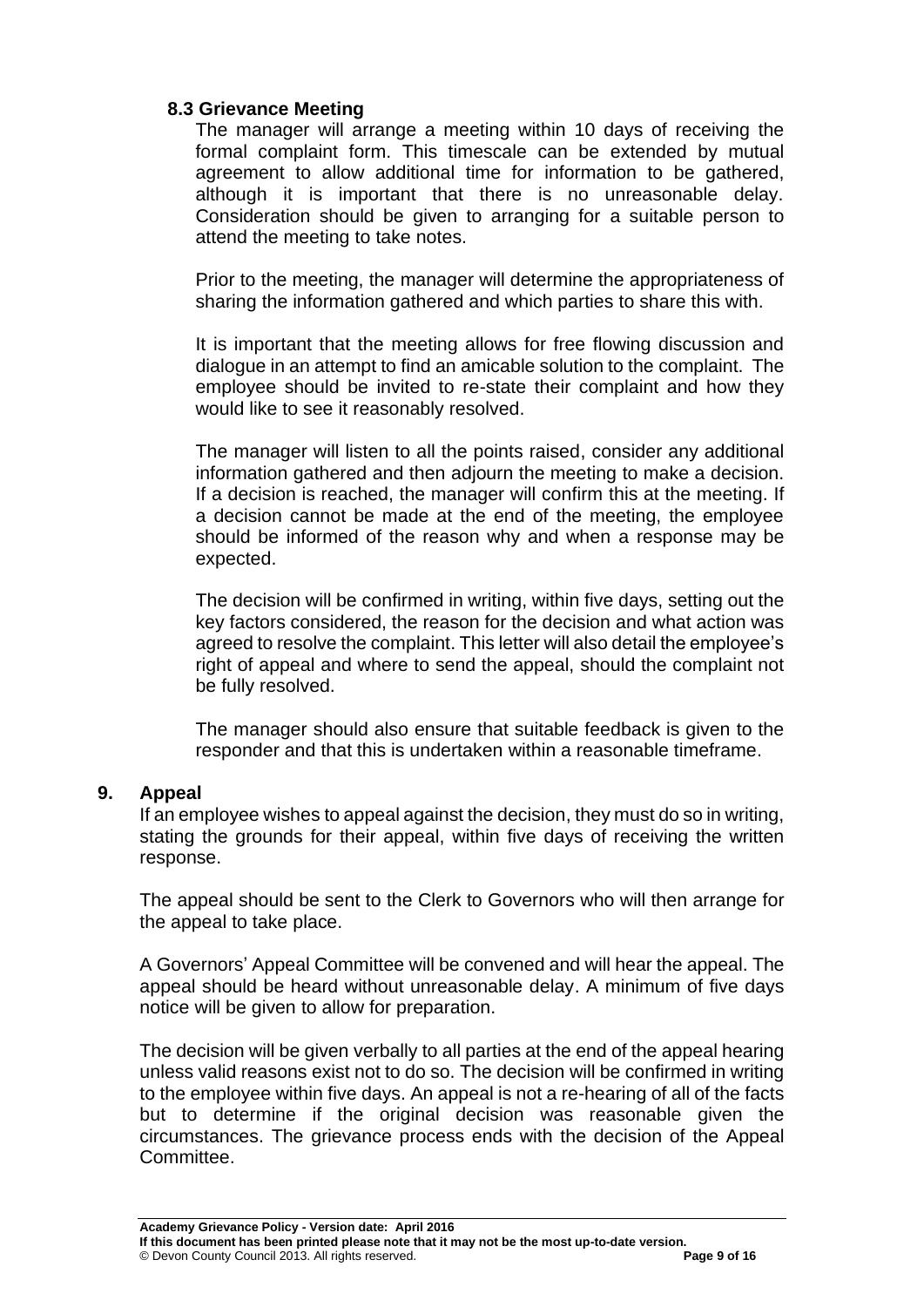## **ADDITIONAL INFORMATION**

#### **10. HR Advice**

HR ONE can provide advice and support to any manager/governor/investigator involved in the application of this policy at any stage. This includes attendance at meetings/hearings where required.

#### **11. Employee Responsibilities**

Employees have a contractual responsibility to carry out the requirements of their job satisfactorily, to ensure that their conduct is appropriate and that they have good professional working relationships with their colleagues.

Employees should bring to the attention of management any concerns/problems/complaints that arise in the course of their work so that they can be resolved fairly and promptly.

Employees involved in the investigation and resolution of complaints must participate appropriately and with due regard to the Acceptable Behaviour Policy.

#### **12. Multiple Complaints**

If an employee raises multiple complaints relating to different issues, to avoid duplication of this policy and to aid a prompt resolution, the issues will be dealt with together, where possible.

## **13. Vexatious/Malicious Complaints**

False or vexatious complaints will be taken very seriously and will be managed under the Disciplinary Policy where it is clear that an employee has made an allegation(s) of this type against the academy and/or another employee.

#### **14. Overlapping Issues**

Where an employee raises a grievance whilst being managed under another policy e.g. Disciplinary, Capability, Managing Sickness Absence, the manager should refer to the applicable policy and take appropriate action. Invoking the Grievance Policy does not necessarily mean that other processes will be put on hold.

## **15. Mediation**

Mediation is a voluntary process, where trained mediators help people in dispute to attempt to reach an agreement. The Mediation Service can be contacted at [mediation@devon.gov.uk](mailto:mediation@devon.gov.uk) or by telephoning HR ONE on 01392 385555.

## **16. Confidentiality**

Any parties affected by or involved in the application of this policy will be expected to maintain an appropriate level of confidentiality. Breaches of confidentiality will be taken seriously, especially if they hinder the application of the policy or the resolution of an issue. Failure to maintain confidentiality may result in action being taken under the Disciplinary Policy.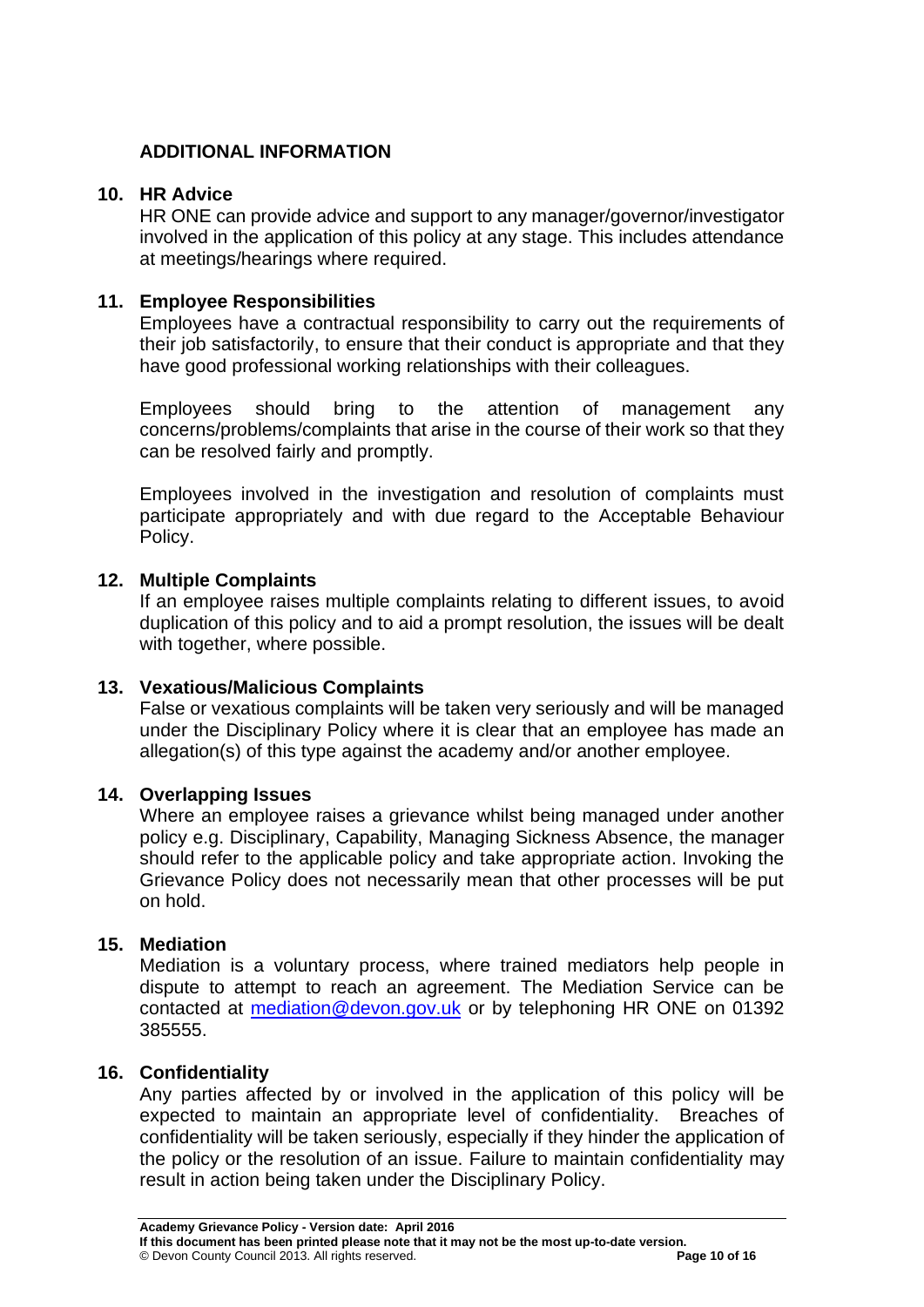Disclosure of information may also be a breach of the Data Protection Act and may lead to action being taken under the provisions of this legislation in addition to action being taken under the Disciplinary Policy.

#### **17. Recording of Information**

A written record must be made of all interviews and meetings held during the application of this policy. Those involved in each meeting will be provided with a copy of any records made. The manager will ensure there is a record of the process which should include all statements, records and evidence. All records will be retained confidentially, securely and in accordance with the Data Protection Act.

#### **18. Support for Employees**

Employees are encouraged to seek support from their trade union/professional association in the first instance. Procedural guidance relating to this policy is available from HR ONE at [hrdirect@devon.gov.uk](mailto:hrdirect@devon.gov.uk) or by telephoning 01392 385555.

Where a referral to the academy's occupational health or counselling service is necessary, this should be made by the employee's line manager.

#### **19. Adopt the Policy**

This policy was adopted by the Directors of Roundswell Community rimary Academy on 1<sup>st</sup> December 2016.

#### **20. Consultation**

This policy is an academy schools version of a policy which was subject to consultation with trade unions/professional associations. It will apply to all employees where this policy has been adopted. Should the Governing Body wish to make material changes to this model policy, the required consultation must be undertaken with the County Officers of the recognised trade unions/professional associations.

This policy supersedes all previous grievance policies.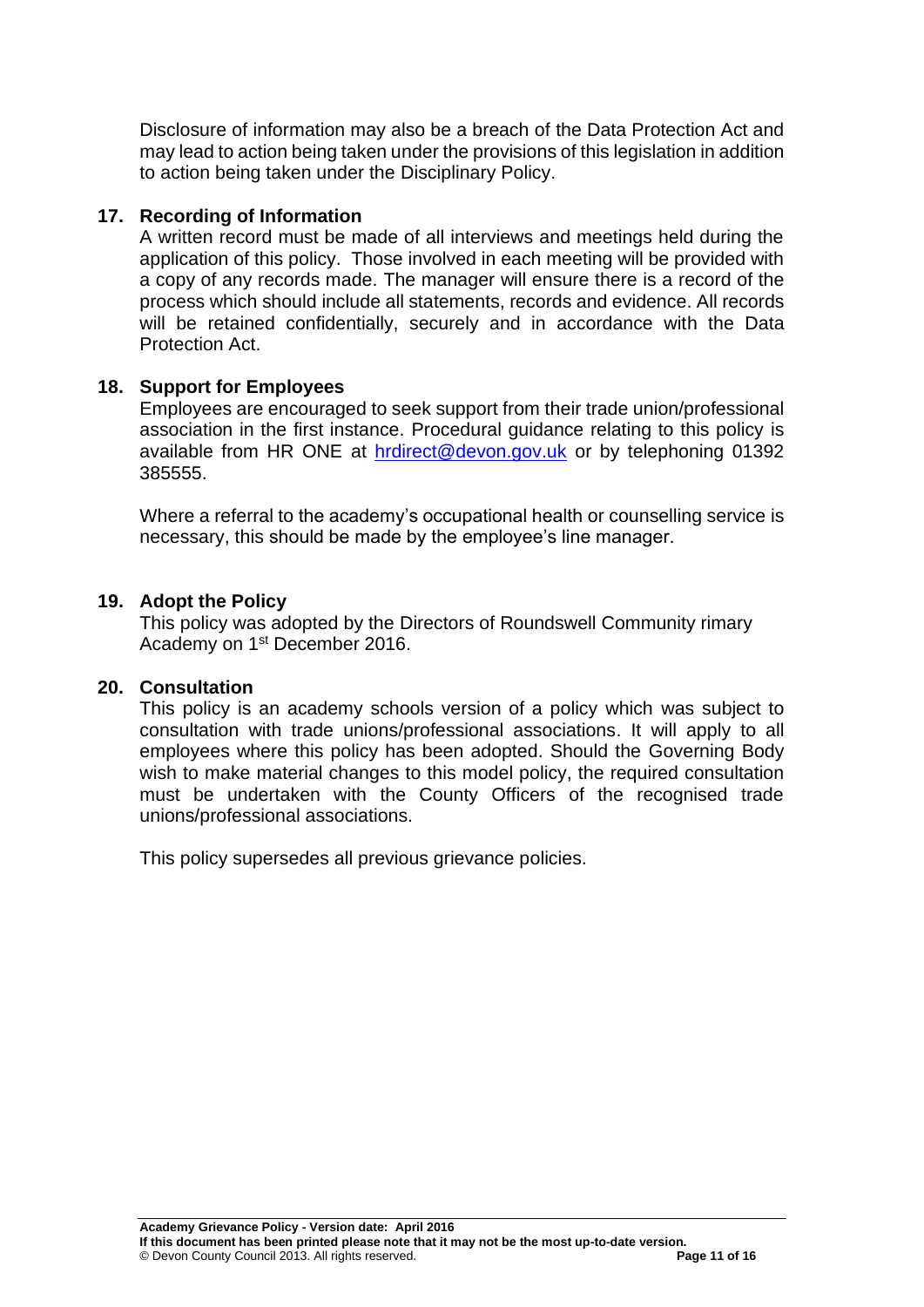# **POLICY HISTORY**

| <b>Policy</b><br><b>Date</b> | <b>Summary of change</b>                                                                                   | <b>Contact</b>                    | <b>Version/</b><br>Implementation<br><b>Date</b> | <b>Review</b><br><b>Date</b> |
|------------------------------|------------------------------------------------------------------------------------------------------------|-----------------------------------|--------------------------------------------------|------------------------------|
| April 2016                   | Revised policy for academy<br>schools based on LA policy<br>previously consulted upon<br>with trade unions | <b>HR ONE</b>                     | 14 April 2016                                    |                              |
| <b>Nov 2018</b>              | Revised policy suitable for<br><b>Academies within MAT</b>                                                 | <b>MAT</b><br>Personnel<br>Office | 1 <sup>st</sup> Nov 2018                         | 1 <sup>st</sup> Nov<br>2019  |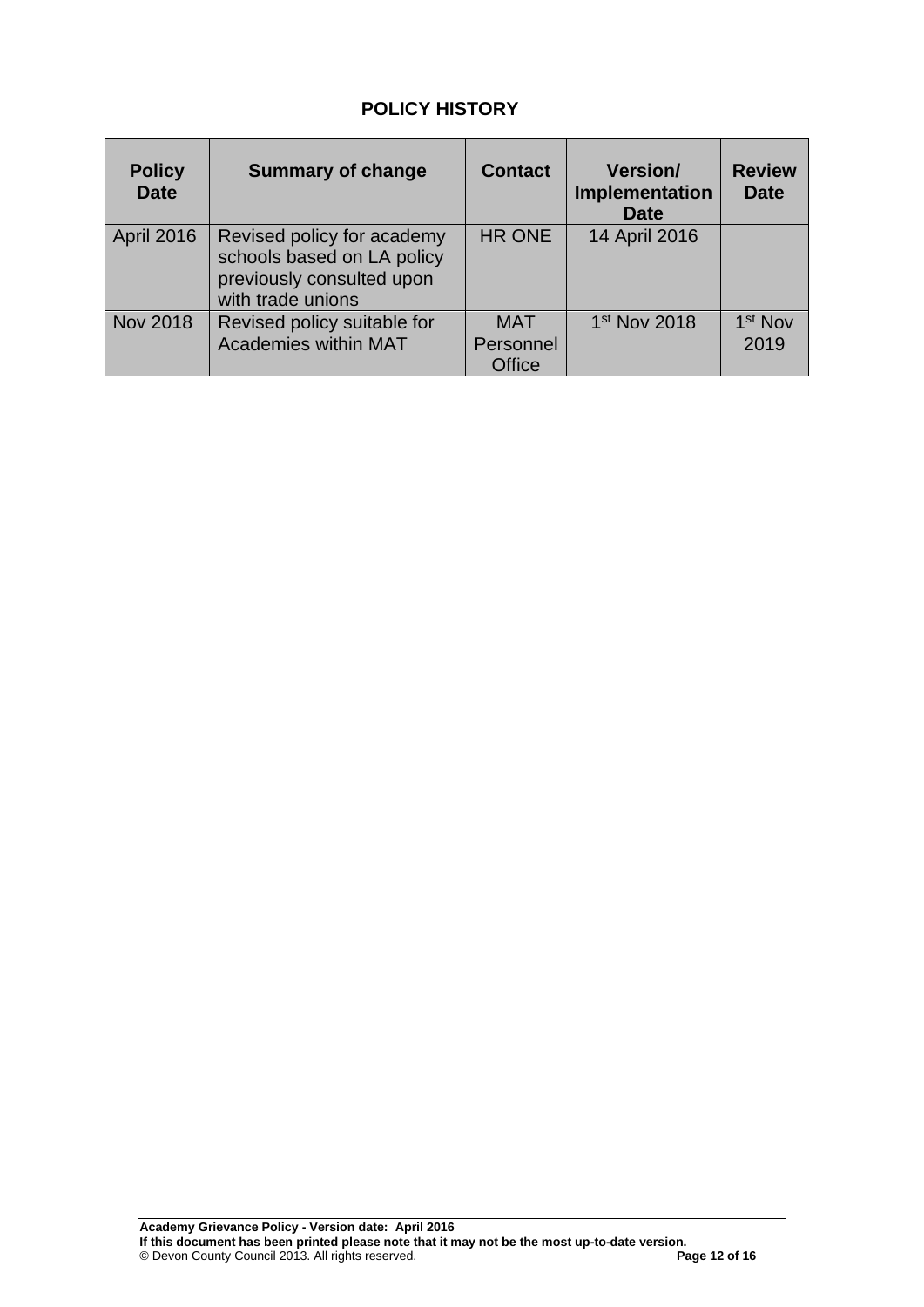## **FORMAL COMPLAINT FORM (FC1)**

PART A: To be completed by the employee raising the complaint.

| <b>Employee Name:</b>                                          | <b>Job Title:</b> |  |  |  |
|----------------------------------------------------------------|-------------------|--|--|--|
|                                                                |                   |  |  |  |
| <b>Work base:</b>                                              |                   |  |  |  |
|                                                                |                   |  |  |  |
| <b>Employee contact details:</b>                               |                   |  |  |  |
| Address for correspondence:                                    |                   |  |  |  |
|                                                                |                   |  |  |  |
| Telephone:                                                     |                   |  |  |  |
| Mobile:<br>Email address:                                      |                   |  |  |  |
| Name of Line Manager/Headteacher:                              |                   |  |  |  |
|                                                                |                   |  |  |  |
| Name of Representative (Professional Association/Trade Union): |                   |  |  |  |
| Address for correspondence:                                    |                   |  |  |  |
|                                                                |                   |  |  |  |
|                                                                |                   |  |  |  |
| Telephone:<br>Mobile:                                          |                   |  |  |  |
| Email address:                                                 |                   |  |  |  |
|                                                                |                   |  |  |  |
|                                                                |                   |  |  |  |
|                                                                |                   |  |  |  |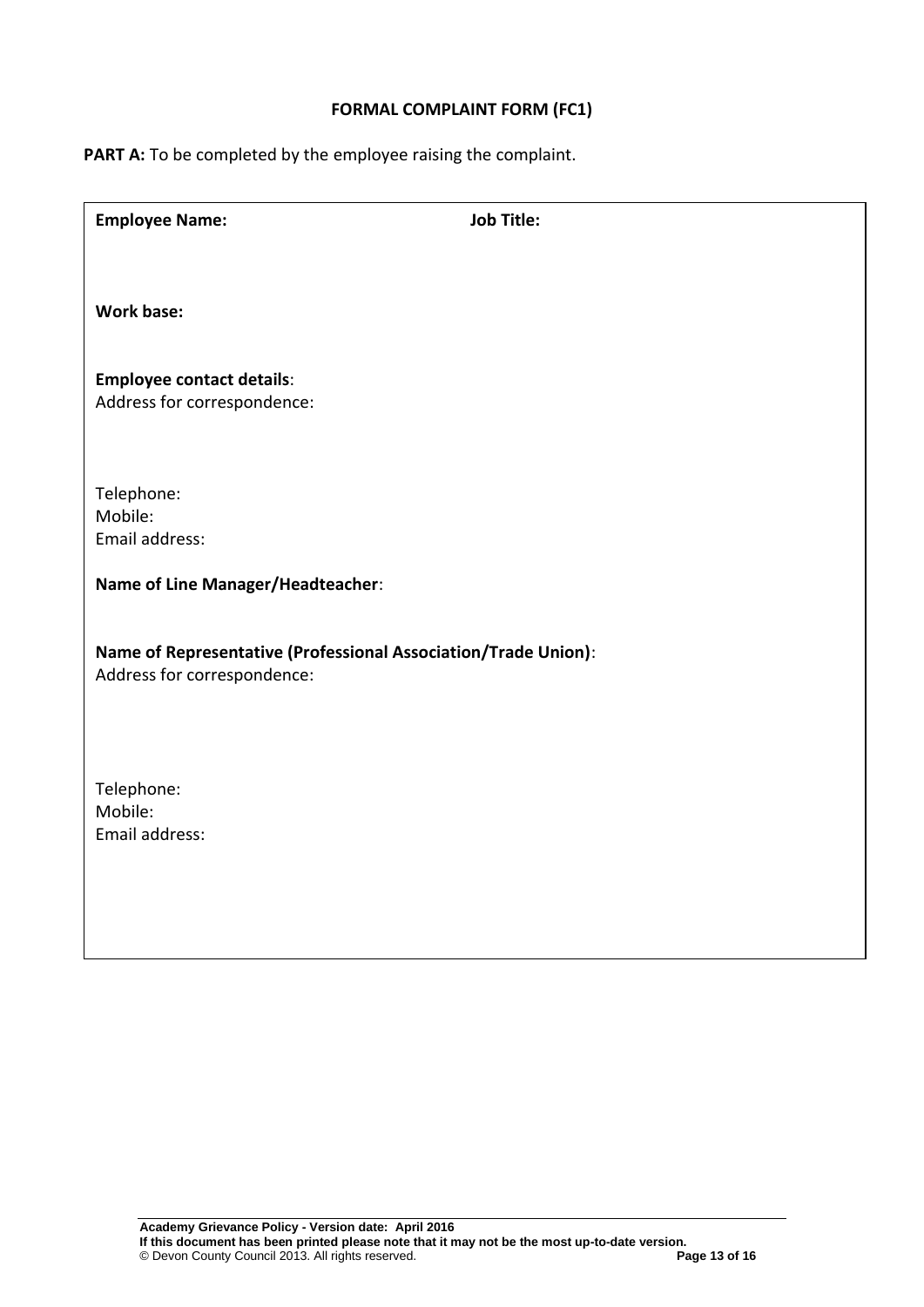#### **DETAILS OF COMPLAINT**

Detail your complaint here including what you have done to resolve this matter by way of professional dialogue and explain why this has not resolved the situation to your satisfaction. Alternatively, state why the circumstances are so serious and/or complex that informal resolution by professional dialogue cannot be attempted or would be unsuccessful. Attach any relevant supporting evidence where necessary.

Continue on a separate sheet if necessary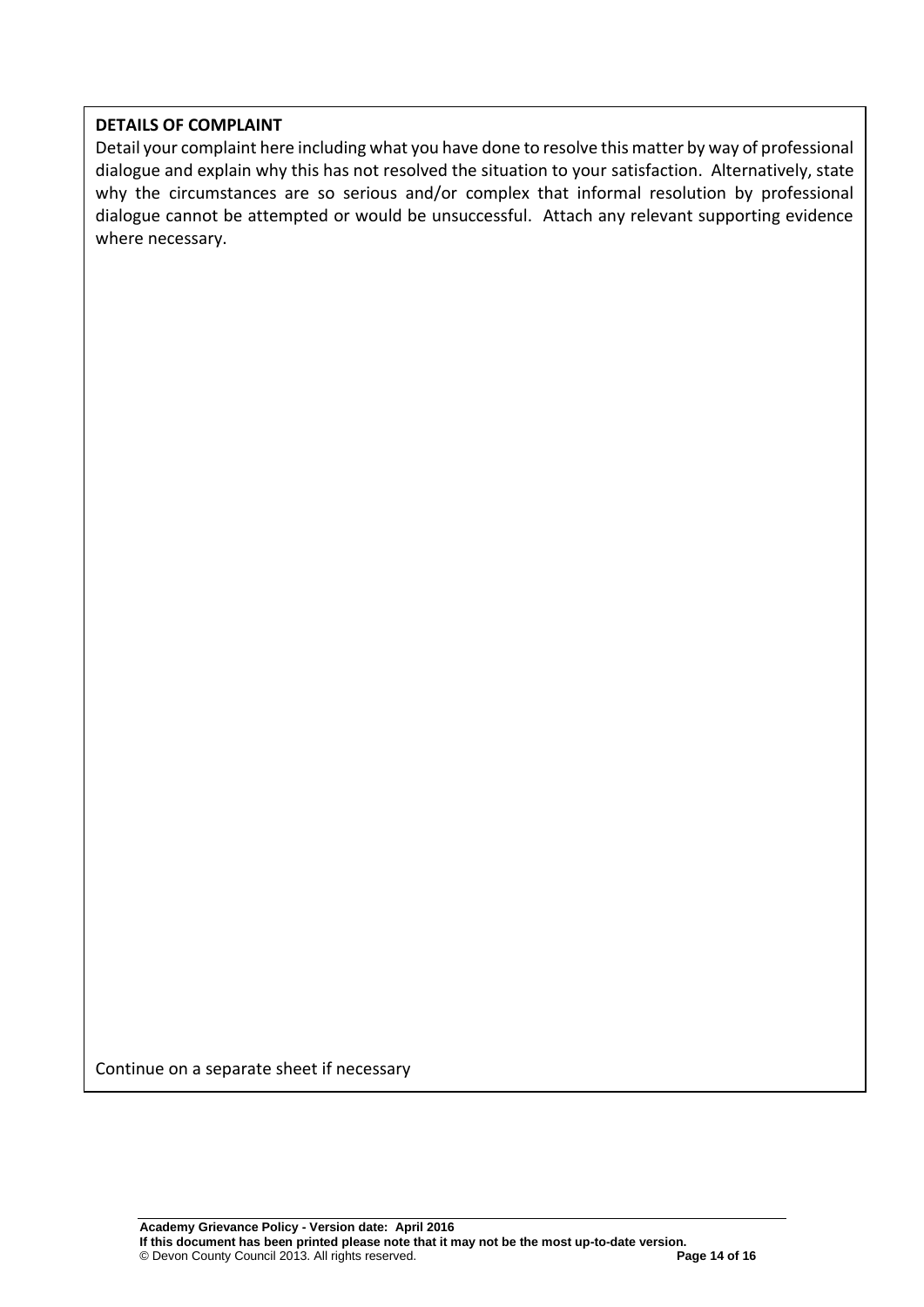#### **OUTCOME YOU ARE SEEKING**

State the outcome that you are seeking and specifically what action or actions, in your view, are needed to resolve your complaint satisfactorily.

Continue on a separate sheet if necessary

Employee signature:…………………………………………………..

Date……………………………………………

You should now give this form to your Line Manager or Line Manager's Manager or Head teacher (Chair of Governors) and keep a copy for your records.